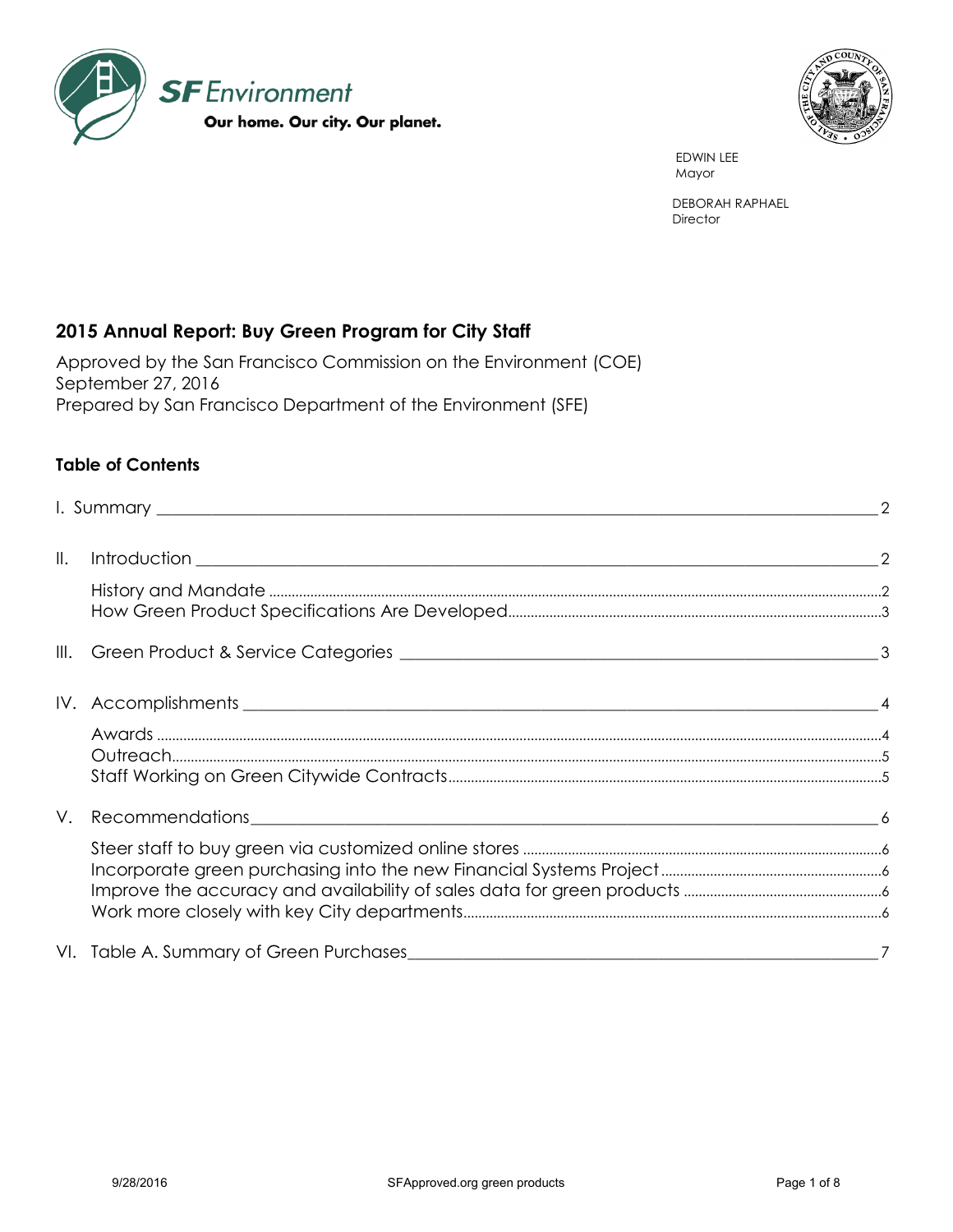# <span id="page-1-0"></span>**I. Summary**

Environmentally preferable or "green" products are less toxic, more energy efficient and made with higher levels of recycled or recyclable materials. By ordinance, City departments are required to purchase green products in certain product categories. The Department of the Environment (SFE) and Office of Contract Administration (OCA) lead the ordinance implementation. City staff can find out where to buy green products at [SFApproved.org.](http://www.sfapproved.org/)

Major activities and trends for calendar year 2015 include the following and are summarized in Table A.

- Out of a total of \$8 million dollars the City spent on computers, cleaning products, janitorial papers, lighting, and office supplies, 82% qualified as "green" products (according to sales reports from citywide contracted vendors).
- Looking only at product categories under contract in both years (computers, office supplies, lighting, and janitorial supplies), the percentage of green products purchased increased from 2014-2015, from 79% to 82%.
- Purchases of green computers, printers and servers increased from 82% to 83%.
- Purchases of green lighting ballasts increased from 44% to 78%.
- Purchases of 100% post-consumer waste recycled paper rose from 81% to 94%. However, the reporting process revealed that the products purchased in both years was "elemental chlorine free," not "processed chlorine free," which in previous years was the preferred City specification. SFE will work to improve this specification in the coming year.

## <span id="page-1-1"></span>**II. Introduction**

## <span id="page-1-2"></span>**History and Mandate**

San Francisco has been buying green since the 1980s, but purchasing requirements were scattered among several ordinances. In 1998, the San Francisco Board of Supervisors passed legislation launching the [Environmentally Preferable Purchasing Pilot Program,](http://www.sfenvironment.org/downloads/library/sf_green_purchasing_priorities_summary_0912_92209.pdf) which:

- Inventoried and assessed hazardous chemical products bought by City departments
- Established environmental and health criteria
- Compared costs between green and conventional products
- Set priorities and field tested products with City departments

In 2003, San Francisco became the first city in the nation to adopt the [Precautionary Principle,](http://www.amlegal.com/nxt/gateway.dll/California/environment/chapter1precautionaryprinciplepolicystat?f=templates$fn=default.htm$3.0$vid=amlegal:sanfrancisco_ca) a policy statement requiring City operations to select alternatives that present the least potential threat to human health and the City's natural systems, based on the best available science. In 2005, San Francisco enacted the [Precautionary Purchasing Ordinance](http://www.municode.com/Resources/gateway.asp?pid=14134&sid=5) (Environment Code, Ch. 2). This ordinance applies the Precautionary Principle to City purchasing, and requires City departments to purchase only approved alternative ("required green") products for certain priority product categories. This ordinance also consolidated green purchasing requirements from various sections of City code into a series of regulations under the umbrella of Chapter 2. [SFApproved.org](http://www.sfapproved.org/) was created in 2010 to support implementation of this ordinance. This annual report to the Commission is required by the ordinance.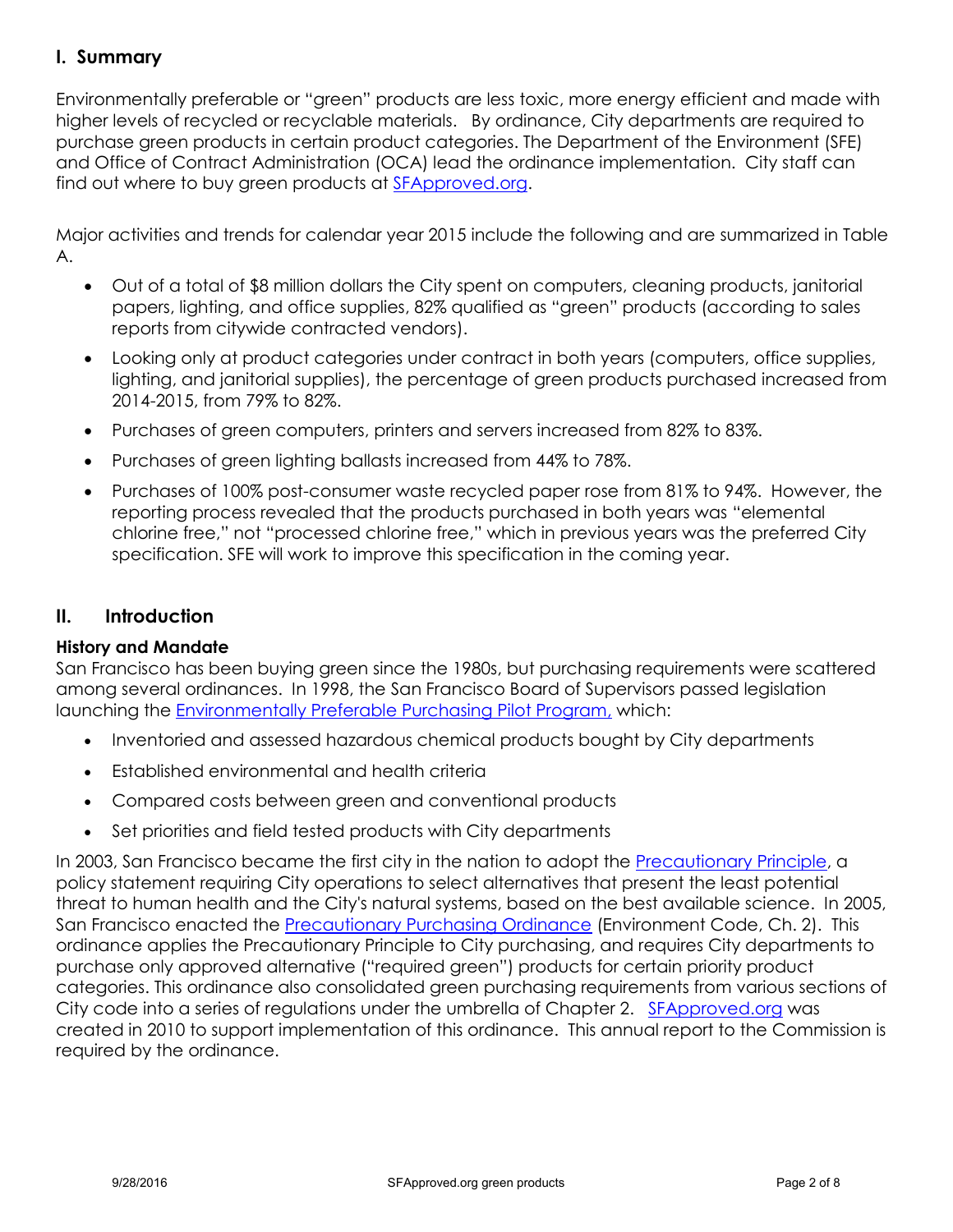#### <span id="page-2-0"></span>**How Green Product Specifications Are Developed**

SFE works with City departments and OCA to develop green requirements for City commodity and service contracts. These requirements range from standards or ecolabels, such as Energy Star or Green Seal, to more detailed, independently developed technical specifications. In keeping with the Precautionary Principle, SFE seeks to take anticipatory action to prevent harm from certain products, to conduct assessments of safest alternatives available to fulfill the same product function, and to take a full-cost, life-cycle view of product costs and impacts.

The immediate goals for green products may be summarized as maximum performance, minimum impact, and lowest cost:

- 1. **Performance**: Does the product work well? Is it durable? Does it make efficient use of resources? SFE confers with individual City staff and/or established commodity-specific "Green Teams" to obtain information on product performance, in addition to OCA's surveys of City departments.
- 2. **Impact**: Does the product have unacceptable worker health, public health, or environmental impacts? SFE takes the lead role in assessing impacts on human health and the environment and developing purchasing requirements accordingly.
- 3. **Cost**: Is it cost-effective in its manufacturing, use and disposal (life cycle) compared to its alternatives? OCA is responsible for obtaining the best possible prices on City purchases.

Green products and specifications are listed on [SFApproved.org](http://www.sfapproved.org/) in one of two ways:

- 1. **Required green products**: City staff are required to buy only these products. These products meet all goals above and can save money because they are almost always in City contracts.
- 2. **Suggested green products**: City staff are encouraged to try these products and rate them at SFApproved.org so they might be included in future contracts. These products meet San Francisco's environmental and health criteria. Some products may need more research on cost or performance.

## <span id="page-2-1"></span>**III. Green Product & Service Categories**

To date, the Department of the Environment has created green specifications for the following product and service categories. All are available on SFApproved.org. Categories with asterisks (\*) are "required" categories, as defined above.

| Art Supplies<br><b>Barrier Creams</b><br><b>Brush Cleaners</b><br>Mediums and Gessos | Automotive Fluids<br>*Fuel<br>Hydraulic Fluid (Biobased)<br>Motor/Engine Oil (Re-refined) | *Cleaner Degreasers<br>Dish Soaps<br><b>Disinfectants</b><br><b>Drain Openers</b> |
|--------------------------------------------------------------------------------------|-------------------------------------------------------------------------------------------|-----------------------------------------------------------------------------------|
| Paint (Artist)<br>Solvents and Oils                                                  | <b>Building Supplies &amp; Services</b>                                                   | *Floor Cleaners<br>*Floor Finishes and Strippers                                  |
| Varnishes                                                                            | <b>Building Materials</b>                                                                 | *Furniture Polish                                                                 |
|                                                                                      | Flooring: Carpet                                                                          | *General Purpose Cleaners                                                         |
| Automotive                                                                           | Services: Moving                                                                          | <i>*Glass Cleaners</i>                                                            |
| <i><b>*Parts Washers</b></i>                                                         | *Services: Pest Management in                                                             | Graffiti Control                                                                  |
| Shop Towel Services                                                                  | <b>Buildings</b>                                                                          | *Hand Soaps                                                                       |
| <b>Spraying Equipment</b>                                                            | *Wood                                                                                     | Odor Control                                                                      |
| *Vehicles                                                                            |                                                                                           | *Toilet Cleaners (Acid)                                                           |
|                                                                                      | <b>Cleaners</b>                                                                           | *Toilet Cleaners (Non-acid)                                                       |
|                                                                                      | *Abrasive Cleaners<br>*Bathroom Cleaners<br><i>*Carpet Cleaners</i>                       | *Toilet Deodorizers (Hangers, Pucks)                                              |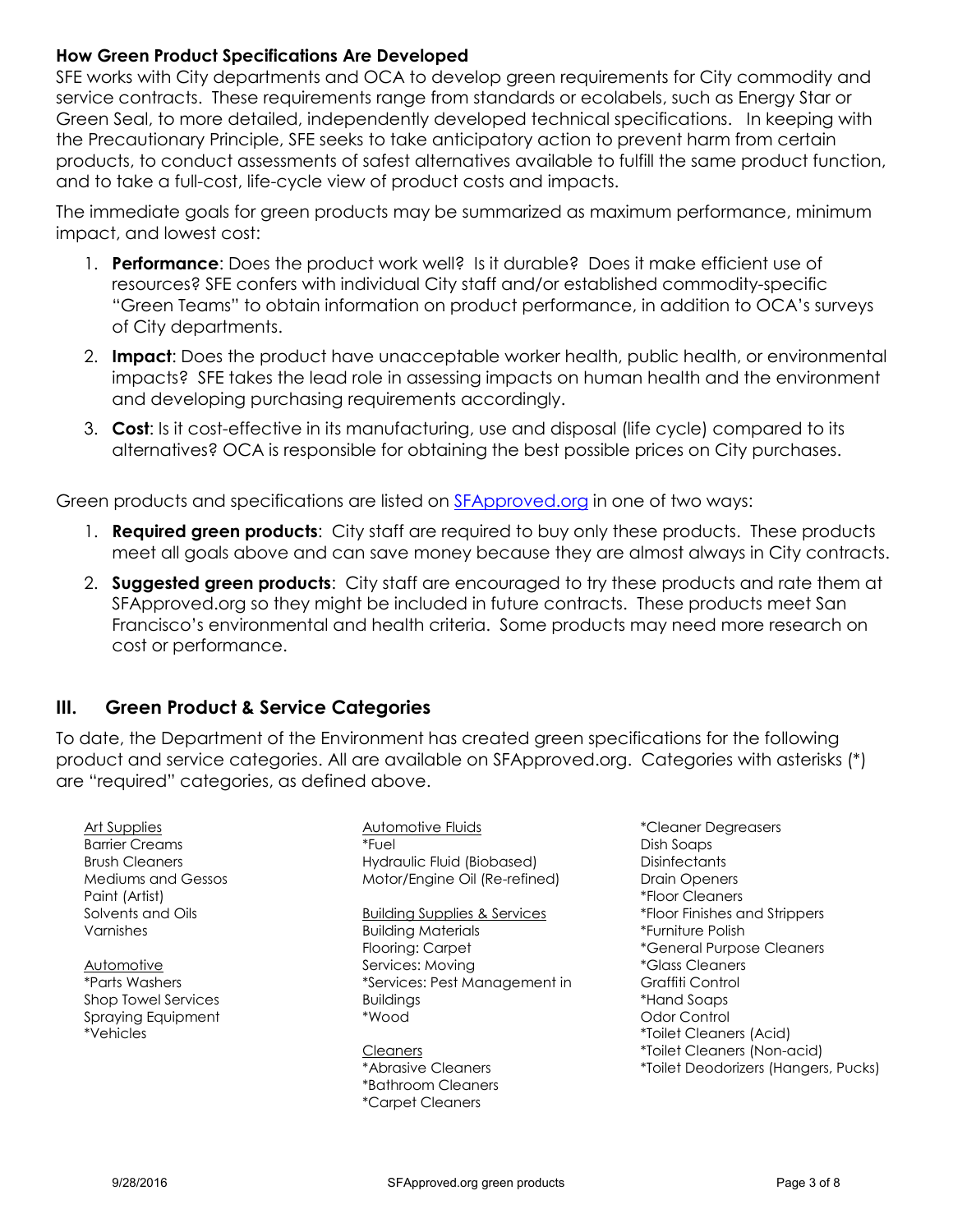Cleaning Supplies \*Bags: Compostable Plastic \*Bags: Trash \*Hand Dryers: Electric Microfiber Cleaning Products \*Paper Towels \*Toilet Seat Covers \*Toilet Tissue **Electronics** \*Appliances Audio Visual Equipment \*Computer Servers \*Computers & Monitors \*Copiers, Printers, Scanners, Fax **Machines** Electronics Cleaners Keyboard Cleaners Food, Catering Services \*Foodware \*Water Dispensers Landscaping **Fertilizers** Hoses (Garden & Soaker) Services Landscaping Lighting \*Compact Fluorescent (CFL) Ballasts \*CFL Bulbs \*CFL Fixtures \*Exit Signs \*Fluorescent Ballasts \*Fluorescent Fixtures \*Fluorescent Tubes \*High Pressure Sodium (HPS) Bulbs \*LED Bulbs \*LED Desk Lamps \*LED Electronic Drivers (Power Supplies) \*LED Fixtures \*Metal Halide Bulbs Lubricants Motor/Engine Oil (Re-refined) Office Supplies **Batteries** \*Binders Correction Tape Furniture Markers: Permanent Markers: Whiteboard \*Paper \*Paper Products Services: Moving Toner Cartridges Paints, Thinners & Coatings Paint (Traffic) \*Paints (Architectural) Personal Care Hand Sanitizers

## <span id="page-3-0"></span>**IV. Accomplishments**

#### <span id="page-3-1"></span>**Awards**

On May 23, 2016, San Francisco received the Electronic Product Environmental Assessment Tool (EPEAT) Purchaser Award for buying EPEAT-registered computers and servers in 2015. EPEATregistered products meet strict environmental criteria that address the full product lifecycle, from energy conservation and toxic materials to product longevity and end-of-life management. [EPEAT](http://ww2.epeat.net/searchoptions.aspx)[registered products](http://ww2.epeat.net/searchoptions.aspx) offer a reduced environmental impact across their lifecycles.

#### **New Green Contracts and Products**

In 2015, SFE and OCA worked on the following green contracts:

Citywide:

- 1. Industrial supplies
- 2. Office supplies

Departmental:

- 1. SFO industrial supplies
- 2. SFO upholstered chairs

SFE added new products to the following product categories on SFApproved.org:

[LED desk lamps](http://sfapproved.org/led-desk-lamps)

#### [Upholstered furniture](http://sfapproved.org/upholstered-home-office-chairs-couches-no-flame-retardant-chemicals)

Janitorial papers:

- 1. [Paper Towels](http://sfapproved.org/paper-towels)
- 2. [Toilet Seat Covers](http://sfapproved.org/toilet-seat-covers)
- 3. [Toilet Tissue](http://sfapproved.org/toilet-tissue)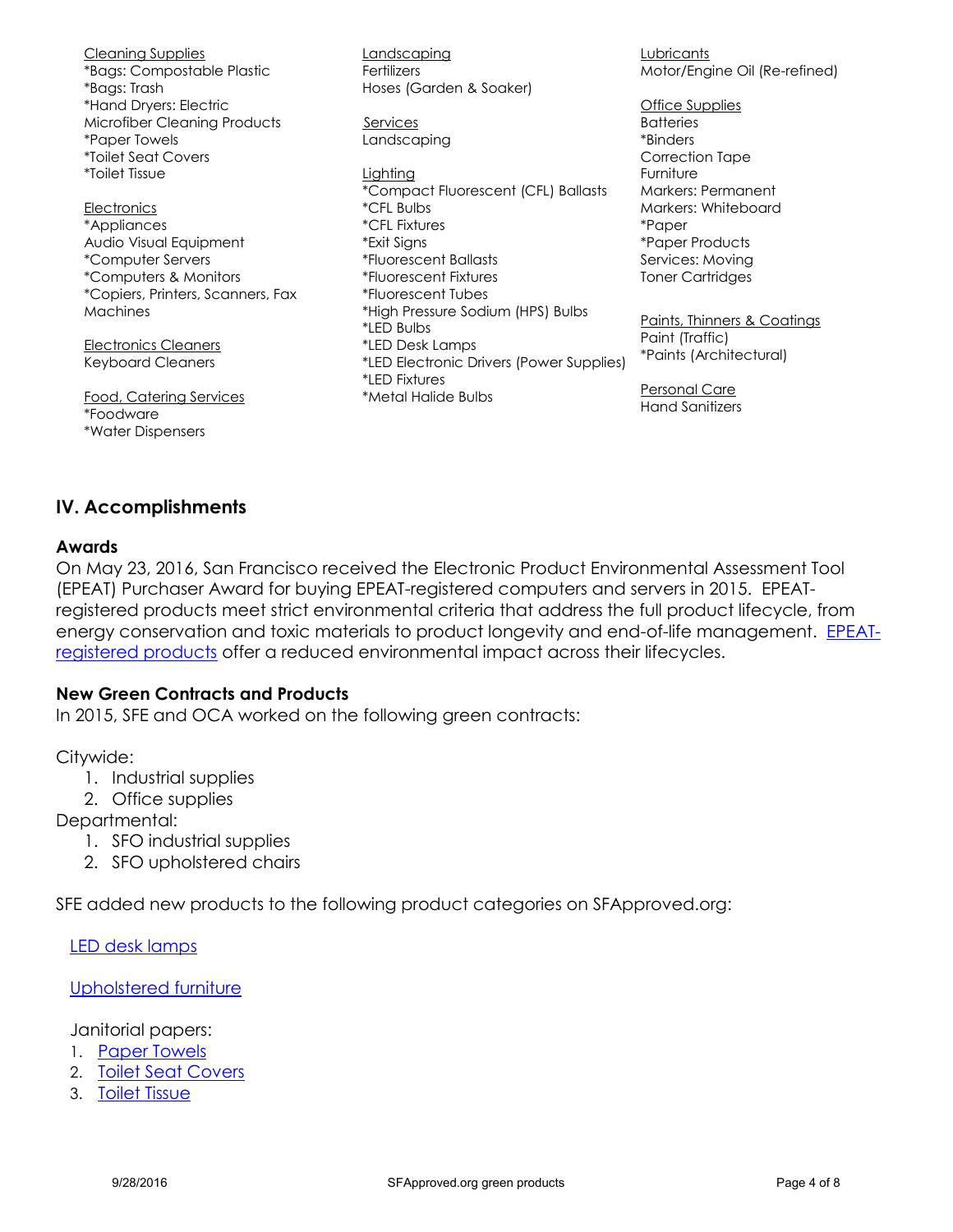#### Cleaners:

- 1. [Abrasive Cleaners](http://sfapproved.org/abrasive-cleaners)
- 2. [Bathroom Cleaners](http://sfapproved.org/bathroom-cleaners)
- 3. [Carpet Cleaners](http://sfapproved.org/carpet-cleaners)
- 4. [Cleaner Degreasers](http://sfapproved.org/cleaner-degreasers)
- 5. [Dish Soaps](http://sfapproved.org/dish-soaps)
- 6. [Disinfectants](http://sfapproved.org/disinfectants)
- 7. [Drain Openers](http://sfapproved.org/drain-openers)
- 8. [Floor Cleaners](http://sfapproved.org/floor-cleaners)
- 9. [Floor Finishes and Strippers](http://sfapproved.org/floor-finishes-and-strippers)
- 10. [Furniture Polish](http://sfapproved.org/furniture-polish)
- 11. [General Purpose Cleaners](http://sfapproved.org/general-purpose-cleaners)
- 12. [Glass Cleaners](http://sfapproved.org/glass-cleaners)
- 13. [Hand Soaps](http://sfapproved.org/hand-soaps)
- 14. [Odor Control](http://sfapproved.org/odor-control)
- 15. [Toilet Cleaners \(Acid\)](http://sfapproved.org/toilet-cleaners-acid)
- 16. [Toilet Cleaners \(Non-acid\)](http://sfapproved.org/toilet-cleaners-non-acid)
- 17. [Toilet Deodorizers \(Hangers, Pucks\)](http://sfapproved.org/toilet-deodorizers-hangers-pucks)

## <span id="page-4-0"></span>**Outreach**

SFE conducted the following outreach activities in 2015 to promote City green purchasing:

- 1. Met with city staff stakeholders 11 times, including extensive work with Public Works and Fire departments
- 2. Led a national webinar on San Francisco's disinfectants alternatives analysis for US Department of Energy
- 3. Promoted SFApproved to Green Cities California members (GCC), including a presentation at GCC's Los Angeles workshop
- 4. Presented on green purchasing to an OCA all-staff training.
- 5. Participated in the creation of:
	- a. The first international NSF sustainability standard for solar photovoltaics (e.g., panels) (ongoing).
	- b. Sustainable Purchasing Leadership Council (SPLC) Chemical Playbook (ongoing)
	- c. Urban Sustainability Directors Network (USDN) Buy Green Playbook

## <span id="page-4-1"></span>**Staff Working on Green Citywide Contracts**

The following staff were involved with greening citywide contracts during 2015:

SFE: Chris Geiger, Jessian Choy, Julie Bryant, Soko Made.

OCA: Abby Fard, David Bui, Darlene Frohm, Deirdre Darley, Galen Leung, Gwen Williams, Hermilo Rodis, Jaci Fong, Ken Easton, Kofo Domingo, Nishil Bali.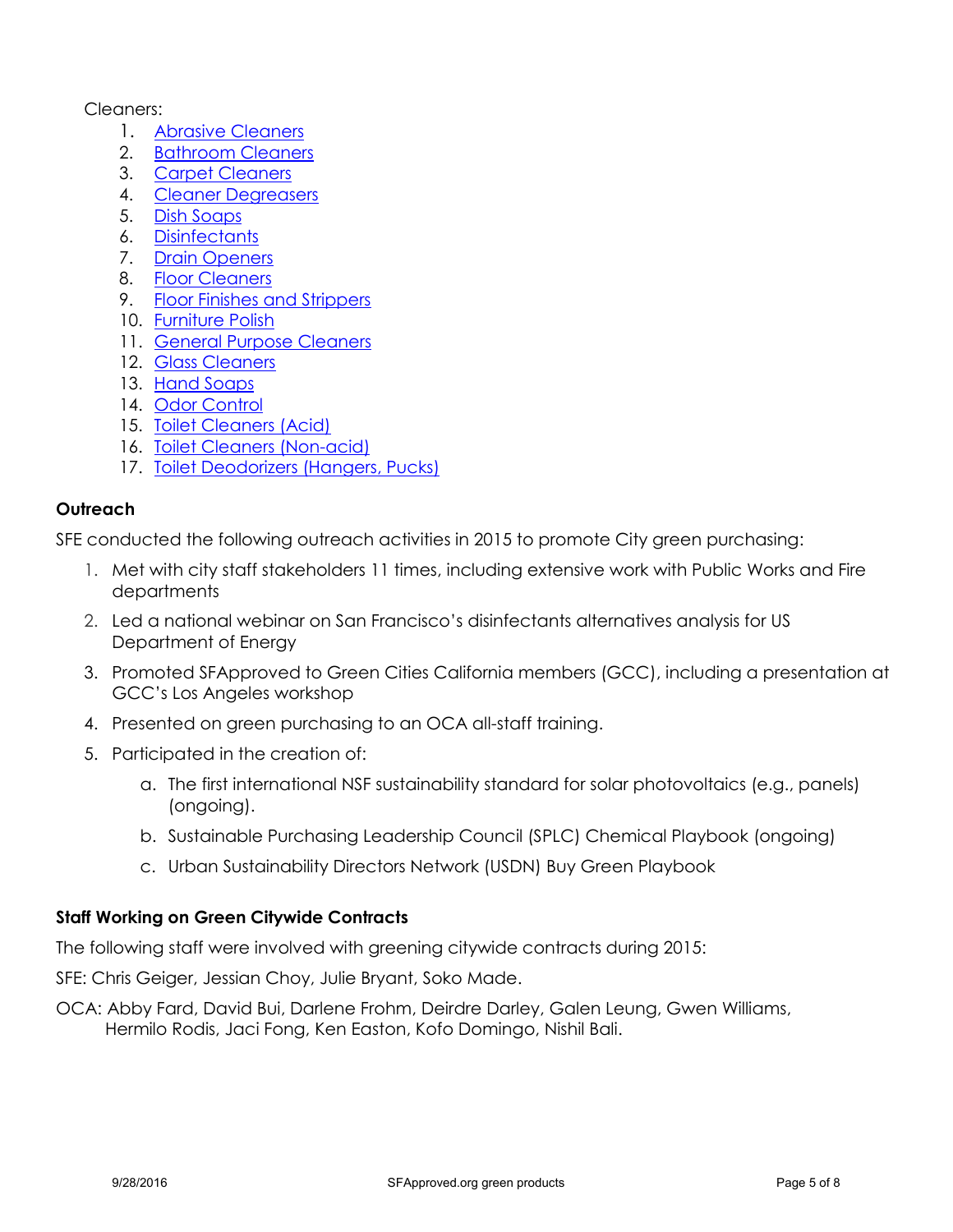# <span id="page-5-0"></span>**V. Recommendations**

SFE analyzes vendor sales data each year to identify opportunities for improving Citywide green purchasing. While the City spent \$8.3 million on green products in 2015, at least \$1.8 million was still spent on non-green products in our "required" product categories. Clearly there is room for improvement. Below are SFE's recommendations, based on our sales data analyses and also on our meetings with 1,051 staff from 25 departments over the past five years:

#### <span id="page-5-1"></span>**Steer staff to buy green via customized online stores**

Customized online purchasing portals or "stores" can effectively increase green purchases in a way that requires no effort by the user. For example, SFE and OCA customized the City's office supplies online store so that City staff cannot see or buy prohibited products. SFE will continue to explore the potential for online stores in other product categories.

#### <span id="page-5-2"></span>**Incorporate green purchasing into the new Financial Systems Project**

While SFApproved.org provides comprehensive information on green products, and clearly denotes which ones are "Required", the website does not allow staff to actually make a purchase. In recent years, City staff have repeatedly suggested that San Francisco – like numerous other jurisdictions across the country -- should update its citywide purchasing software to more efficiently steer staff toward green products. This process is now underway via the City Financial Systems Project (F\$P). Ideally, the F\$P will clearly denote green products, hide prohibited products, and make required environmental specifications easily accessible to users. SFE staff are currently engaged with F\$P project staff to maximize the system's green purchasing functionality.

#### <span id="page-5-3"></span>**Improve the accuracy and availability of sales data for green products**

To date, SFE has been forced to rely on sales data submitted by city contracted vendors in order to measure the effectiveness of its green purchasing program. These data often include incorrect prices, product categories and names, departments, purchasers and green status. Quality control is expensive; collecting and correcting the 2015 vendor-supplied data required \$5,750 in consultant time and considerable staff time. Through its reporting functions, F\$P promises to eliminate our reliance on vendor-supplied sales data, and in the process save time and money. We are now working with the Controller's Office to ensure that F\$P meets its potential for sales reporting.

Until F\$P is fully implemented, SFE will work with OCA to identify ways to better incentivize quality data submissions from contracted vendors.

#### <span id="page-5-4"></span>**Work more closely with key City departments**

In the coming year, SFE plans to update the City's specifications for computer and other IT equipment, assist vendors in rolling out the green cleaning training program specified in the new janitorial cleaners contract, and work closely with at least two city departments to improve their green purchasing performance.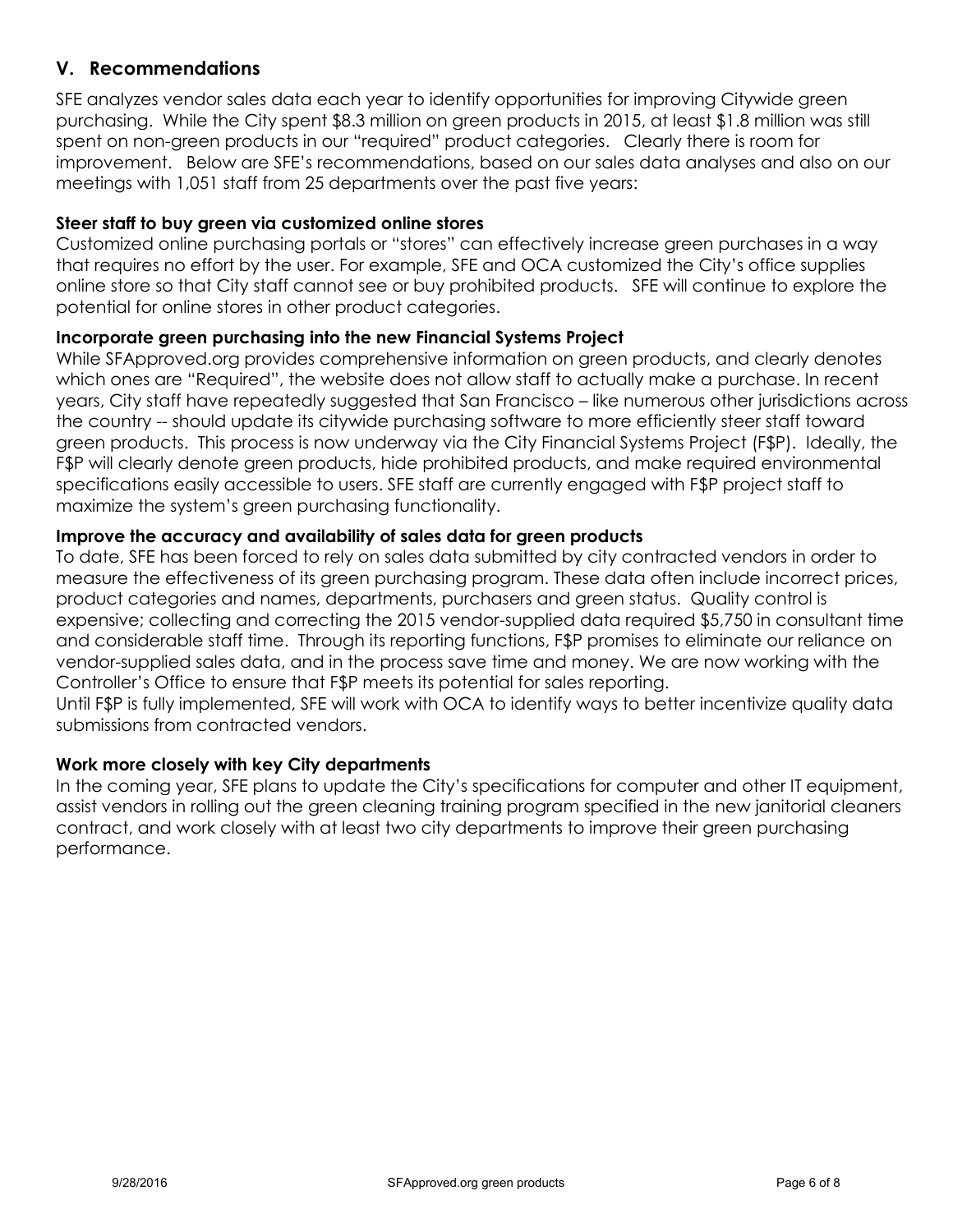# <span id="page-6-0"></span>**VI. Table A. Summary of Green Purchases**